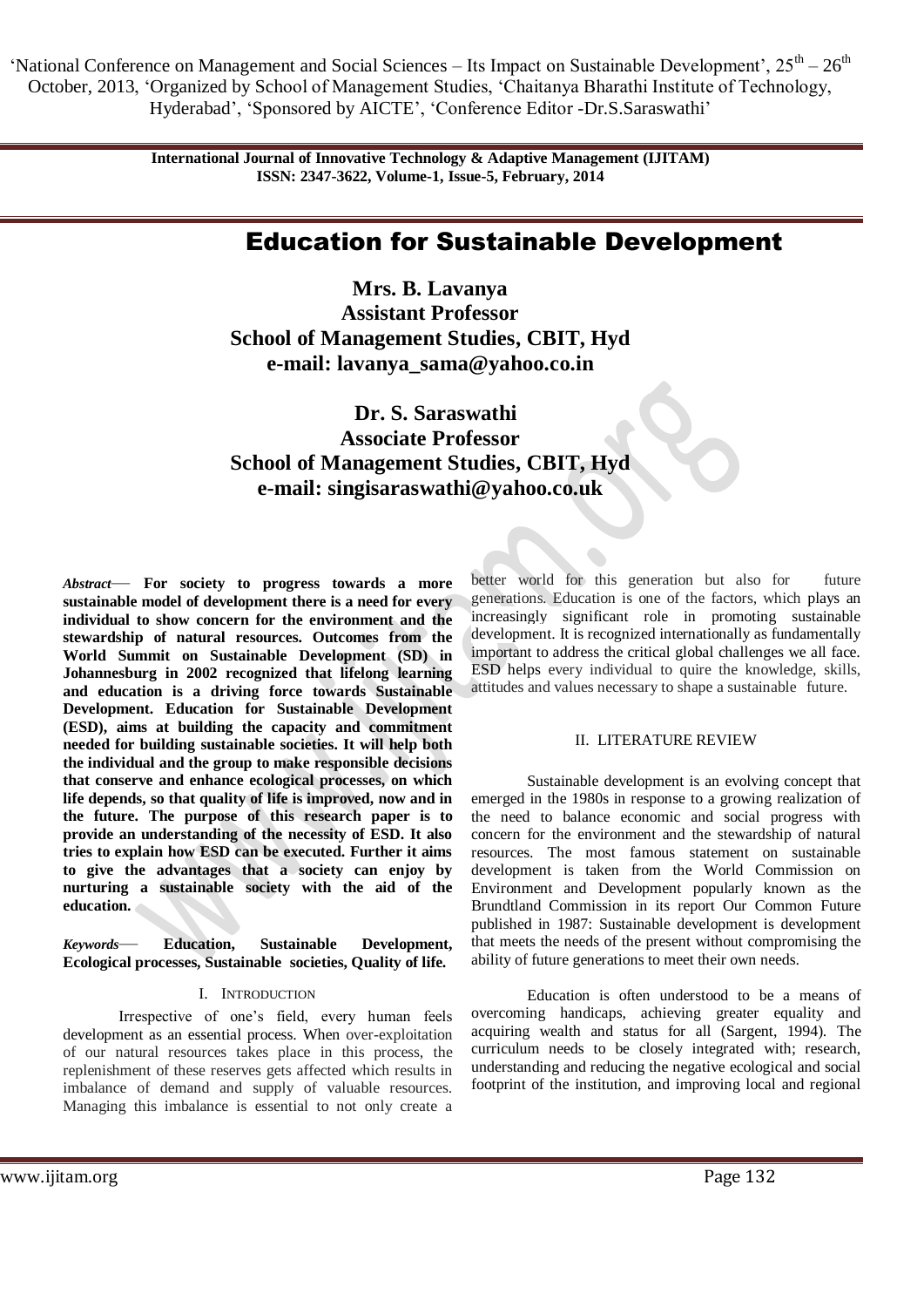'National Conference on Management and Social Sciences – Its Impact on Sustainable Development', 25<sup>th</sup>  $-26<sup>th</sup>$  October, 2013, 'Organized by School of Management Studies, 'Chaitanya Bharathi Institute of Technology, Hyderabad', ‗Sponsored by AICTE', ‗Conference Editor -Dr.S.Saraswathi'

> **International Journal of Innovative Technology & Adaptive Management (IJITAM) ISSN: 2347-3622, Volume-1, Issue-5, February, 2014**

communities so they are socially, economically and environmentally sustainable (Cortese, A.D, 2003).

Learning for sustainability is aligned to transformative learning (Mezirow, 2000). In order to enhance competence development for sustainable development, the creation of a new learning culture which involves a mix of formal/informal learning settings, encouraging learners' to take responsibility for their own learning and the promoting of interdisciplinary collaborations are recommended ( Barth, M. Godemann, J.Rieckmann, M. Stoltenberg, U, 2007).

Higher education curricula offer experiences which develop graduate attributes of self-efficacy, capacity for effective advocacy and interdisciplinary collaboration, as well as raise awareness of social and moral responsibilities associated with professional practice (Sibbel, A.2009).sustainability education must be "interdisciplinary, collaborative, experiential and potentially transformative. The current models of academic teaching are not structured to provide adequate support for any potential problems that might occur as a result of transformative learning (Moore, J, 2005).

Reinvigoration of environmental and sustainability learning requires major structural changes that foster transdisciplinary curriculum development, using fieldwork and real environmental problems to realign delivery to a focus on students, and realigning organizations to promote diversity (Sammalisto, K. Lindquist, T, 2008).schools are not yet well developed as sites for student teacher learning in the domain; student teachers generally have greater understanding of sustainable development than their mentors. (Summers,M.Childs, A.Corney, G, 2005).

Sustainability needs to be embedded in a notion of professionalism that has a professional values framework at its heart. This framework should underpin in all teacher education programmes and energise professional practice (Martin, K.Summers, D.Sjerps-Jones, H, 2007). Teaching sustainable marketing practices requires that curricula advocate a "triple bottom line" approach to personal and marketing decision making, emphasizing requirements for a sustainable lifestyle, company, economy, and society. (Bridges, C.M. Willhelm, W.B.2008).

A multidisciplinary approach is essential in order to both teach the basic concepts of sustainability, and to critique its assumptions. (Banerjee, S. 2004). Studies of Society and Environment are currently well placed to be incorporated into

interdisciplinary curriculum frameworks and assist in meeting the goals of middle schooling philosophy (Hammond, C.McCallum, F, 2009).Technology education may be used as a tool in meeting the challenges of sustainable development. There is a paucity of academic studies which examine the contribution technology education may provide to education for sustainable development (Filho, W.L. Manolas, E.Pace, P., 2009).

The open-ended enquiry-based learning techniques are useful for promoting sustainability values within educational programmes. (Murray, P.E. Murray, S.A, 2007). There is general support for the embedding of ESD in the curriculum, but there is considerable uncertainty expressed by lecturers concerning how this can best be done. ( Jones, P.Trier, C.J.Richards, J.P, 2008).A frame of reference is to be provided to help students make sense of how organisations implement sustainability and the assumptions that underlie their behaviour, while at the same time developing their critical and reflective thinking skills ( Stubbs, W.Cocklin, C, 2008).

# III. RESEARCH METHODOLOGY

The principal aim of this study is to analyze how education at different stages can optimize contributions to sustainable development. The present study has used journals, magazines, newspapers and websites as secondary data sources to outline the necessity of ESD and to explain how ESD can be executed. The paper also provides the benefits that a society can enjoy by promoting education for sustainable development.

## IV.DISCUSSI0N & RESULTS

Education for sustainable development enables an individual to love the world in which they live and understand that opportunities and resources are not infinite. It helps in acquiring knowledge, skills, and social responsibility to make learners become caregivers of the earth for future generations. Education for Sustainable Development consequently promotes competencies like critical thinking, imagining future scenarios and making decisions in a collaborative way.

Education system in India: Today education system in India can be divided into following stages.

Pre- Primary - It consists of children of 3-5 years of age studying in nursery, lower kindergarten and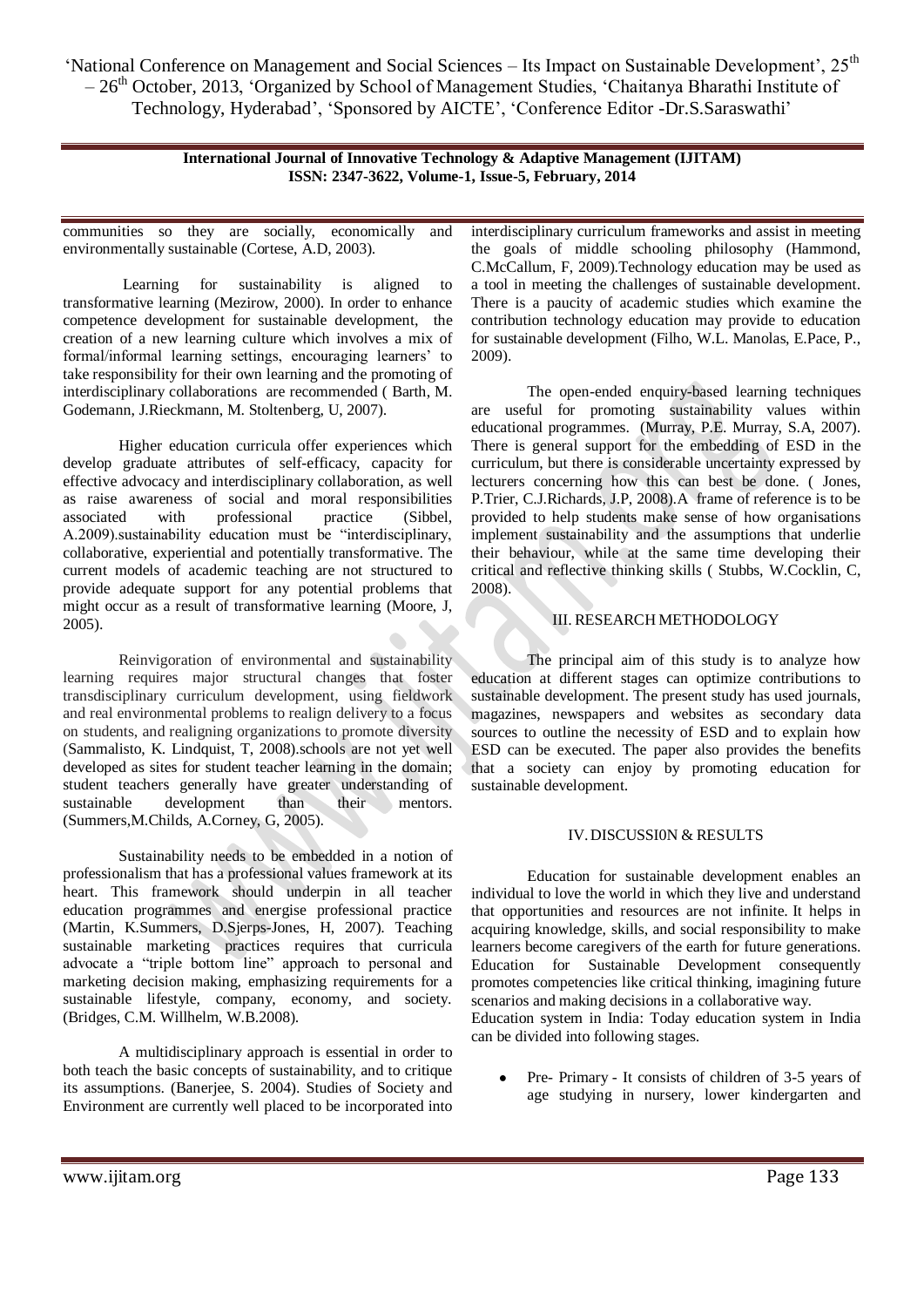'National Conference on Management and Social Sciences – Its Impact on Sustainable Development', 25<sup>th</sup> – 26th October, 2013, ‗Organized by School of Management Studies, ‗Chaitanya Bharathi Institute of Technology, Hyderabad', 'Sponsored by AICTE', 'Conference Editor -Dr.S.Saraswathi'

## **International Journal of Innovative Technology & Adaptive Management (IJITAM) ISSN: 2347-3622, Volume-1, Issue-5, February, 2014**

| $\bullet$<br>from sixth to eighth.<br>ninth and tenth.<br>٠<br>student.<br>qualifications.                                                                     | upper kindergarten. At this stage student is given<br>knowledge about school life and is taught to read and<br>write some basic words.<br>Primary - It includes the age group of children of 6-<br>11 years studying in classes from first to fifth.<br>Middle - It consists of children studying in classes<br>Secondary - it includes students studying in classes<br>Higher Secondary - Includes students studying in<br>eleventh and twelfth classes.<br>Undergraduate - Here, a student goes through higher<br>education, which is completed in college. This course<br>may vary according to the subject pursued by the<br>Postgraduate - After completing graduation a student<br>may opt for post graduation to further add to his |                                                                                                           | <b>Middle</b><br>&      | environmental<br>issues which are<br>part of curriculum<br>should be played to<br>the pupils i.e., e-<br>learning has be<br>encouraged.<br>Schools should<br>organize events<br>which throws light<br>on the importance<br>to 'go green'.<br>Students should be<br>encouraged to take<br>active role in Drams<br>which reflect the<br>Impact of human<br>activities on<br>environment.<br>Awareness about<br>the scarce resources | Children are<br>encouraged to                                                                                                                                         |
|----------------------------------------------------------------------------------------------------------------------------------------------------------------|--------------------------------------------------------------------------------------------------------------------------------------------------------------------------------------------------------------------------------------------------------------------------------------------------------------------------------------------------------------------------------------------------------------------------------------------------------------------------------------------------------------------------------------------------------------------------------------------------------------------------------------------------------------------------------------------------------------------------------------------|-----------------------------------------------------------------------------------------------------------|-------------------------|-----------------------------------------------------------------------------------------------------------------------------------------------------------------------------------------------------------------------------------------------------------------------------------------------------------------------------------------------------------------------------------------------------------------------------------|-----------------------------------------------------------------------------------------------------------------------------------------------------------------------|
| The Table-1 exhibits the execution of ESD at various stages of<br>education and the advantages that a society can enjoy by<br>nurturing a sustainable society. |                                                                                                                                                                                                                                                                                                                                                                                                                                                                                                                                                                                                                                                                                                                                            |                                                                                                           | <b>Secondary</b>        | to be created, and<br>how well to use<br>them should be<br>taught.<br>Students should be                                                                                                                                                                                                                                                                                                                                          | become active<br>citizens.<br>Environmental<br>awareness becomes                                                                                                      |
| <b>Education-Stage</b>                                                                                                                                         | <b>Execution</b>                                                                                                                                                                                                                                                                                                                                                                                                                                                                                                                                                                                                                                                                                                                           | <b>Advantages</b>                                                                                         |                         | entrusted with the                                                                                                                                                                                                                                                                                                                                                                                                                | an intrinsic part of                                                                                                                                                  |
| <b>Pre-Primary</b>                                                                                                                                             | Practical knowledge<br>of what children<br>learn about nature<br>should be taught by                                                                                                                                                                                                                                                                                                                                                                                                                                                                                                                                                                                                                                                       | Students learn to<br>show love and care<br>to nature in their<br>stage of education                       |                         | SD projects which<br>demand them to<br>explore and develop<br>an understanding of                                                                                                                                                                                                                                                                                                                                                 | the school<br>ethos.                                                                                                                                                  |
|                                                                                                                                                                | making them play,<br>sing, dance and<br>watch related<br>videos.<br>Involving students<br>to participate in<br>events like fancy<br>dress competition,<br>debates, and other<br>celebration keeping                                                                                                                                                                                                                                                                                                                                                                                                                                                                                                                                        | and this lays a<br>strong foundation<br>for them to become<br>responsible citizen.                        |                         | the natural, human,<br>Social and cultural<br>dimensions of the<br>society.<br>Schools should<br>encourage students<br>to participate in<br>science exhibitions<br>and present their<br>innovative ideas.                                                                                                                                                                                                                         | Develops<br>knowledge and<br>skills of<br>environmental<br>stewardship.                                                                                               |
|                                                                                                                                                                | environment related                                                                                                                                                                                                                                                                                                                                                                                                                                                                                                                                                                                                                                                                                                                        |                                                                                                           | <b>Higher Secondary</b> | As students opt                                                                                                                                                                                                                                                                                                                                                                                                                   | Enables learners to                                                                                                                                                   |
| <b>Primary</b>                                                                                                                                                 | themes.<br>Curriculum should<br>support child-<br>centered active<br>learning approach.<br>Time-tabling should<br>be flexible so that<br>teachers can make<br>students involve in<br>the practical<br>sessions of the<br>theory taught.                                                                                                                                                                                                                                                                                                                                                                                                                                                                                                    | Encourages critical<br>thinking and the<br>development of<br>responsible<br>attitudes.<br>Active learning |                         | different<br>backgrounds, in this<br>stage, irrespective<br>of the branch, social<br>awareness<br>education and<br>action Programmes<br>have to be<br>conducted.<br>Showcase, collage<br>and 'speak-out'<br>sessions should be                                                                                                                                                                                                    | make decisions and<br>judgments through<br>a reflective<br>citizenship.<br>Empowers young<br>people to come up<br>with innovative<br>solutions to social<br>problems. |
|                                                                                                                                                                | Related videos of                                                                                                                                                                                                                                                                                                                                                                                                                                                                                                                                                                                                                                                                                                                          |                                                                                                           |                         | encouraged.                                                                                                                                                                                                                                                                                                                                                                                                                       |                                                                                                                                                                       |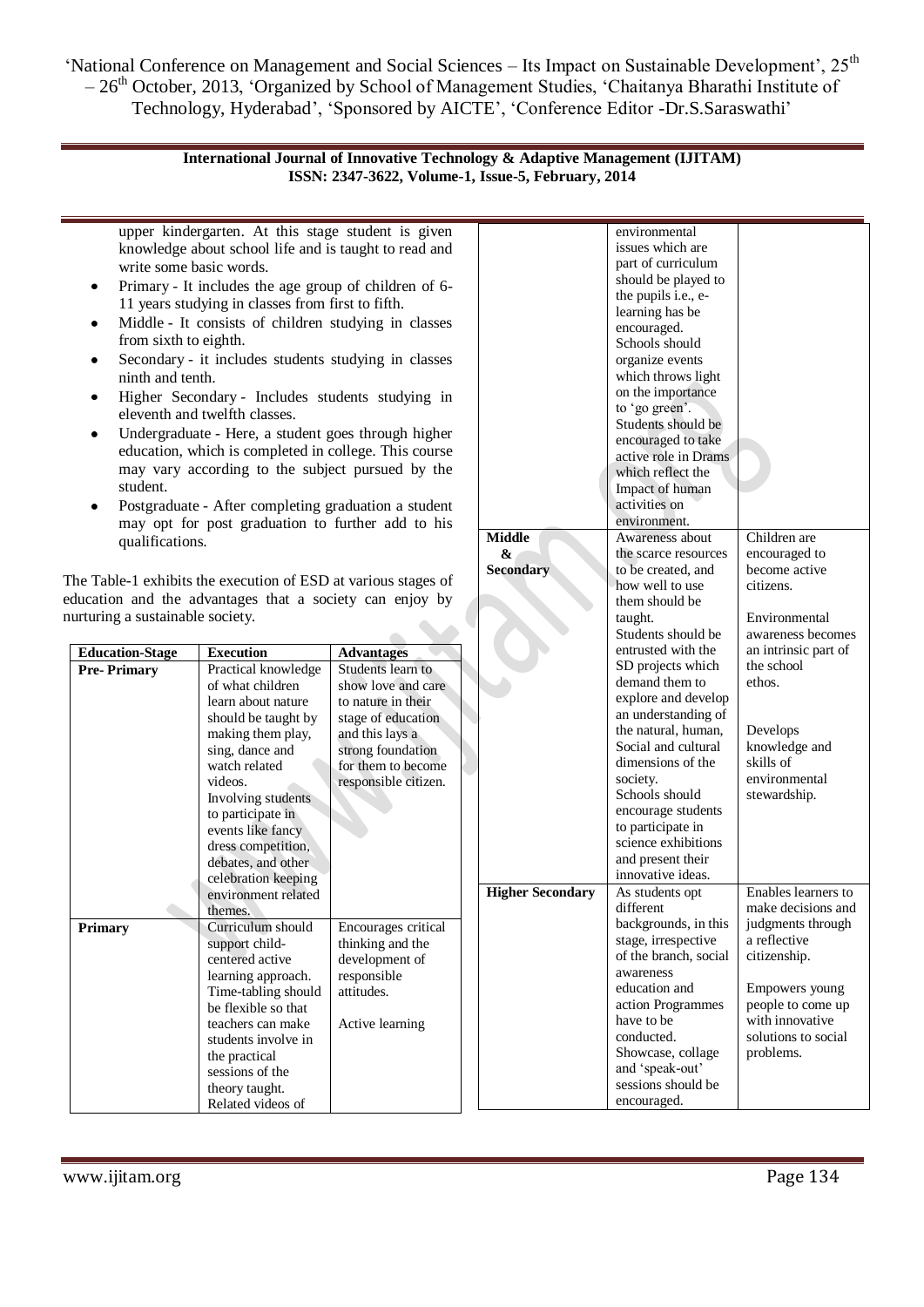'National Conference on Management and Social Sciences – Its Impact on Sustainable Development', 25<sup>th</sup> – 26<sup>th</sup> October, 2013, 'Organized by School of Management Studies, 'Chaitanya Bharathi Institute of Technology, Hyderabad', 'Sponsored by AICTE', 'Conference Editor -Dr.S.Saraswathi'

> **International Journal of Innovative Technology & Adaptive Management (IJITAM) ISSN: 2347-3622, Volume-1, Issue-5, February, 2014**

| Undergraduate                                                                                                                                                                                                                                                                                                                                          | The courses should                                                                                                                                                                                                                                                                                                                                | Develops skills of                                                                                                                    | V. CONCLUSION                                                                                                                                                                                                                                                                                                                                                                                                                                                                                                                                                                                                                                                                                                                                                                                                                                                                                                                                                                                                                                                                                                                                                                                                           |  |
|--------------------------------------------------------------------------------------------------------------------------------------------------------------------------------------------------------------------------------------------------------------------------------------------------------------------------------------------------------|---------------------------------------------------------------------------------------------------------------------------------------------------------------------------------------------------------------------------------------------------------------------------------------------------------------------------------------------------|---------------------------------------------------------------------------------------------------------------------------------------|-------------------------------------------------------------------------------------------------------------------------------------------------------------------------------------------------------------------------------------------------------------------------------------------------------------------------------------------------------------------------------------------------------------------------------------------------------------------------------------------------------------------------------------------------------------------------------------------------------------------------------------------------------------------------------------------------------------------------------------------------------------------------------------------------------------------------------------------------------------------------------------------------------------------------------------------------------------------------------------------------------------------------------------------------------------------------------------------------------------------------------------------------------------------------------------------------------------------------|--|
| &                                                                                                                                                                                                                                                                                                                                                      | aim to give students                                                                                                                                                                                                                                                                                                                              | critical thinking.                                                                                                                    |                                                                                                                                                                                                                                                                                                                                                                                                                                                                                                                                                                                                                                                                                                                                                                                                                                                                                                                                                                                                                                                                                                                                                                                                                         |  |
| Postgraduate                                                                                                                                                                                                                                                                                                                                           | an understanding of                                                                                                                                                                                                                                                                                                                               |                                                                                                                                       |                                                                                                                                                                                                                                                                                                                                                                                                                                                                                                                                                                                                                                                                                                                                                                                                                                                                                                                                                                                                                                                                                                                                                                                                                         |  |
|                                                                                                                                                                                                                                                                                                                                                        | the interface of<br>curriculum and<br>sustainable<br>development.<br>Different<br>disciplines<br>(environment,<br>logistics,<br>accounting,                                                                                                                                                                                                       | Reflective learning.<br>Students understand<br>of the environment<br>and of the issues<br>affecting the<br>sustainability.<br>Ensures | In any stage of learning, Education aid an individual<br>develops a sense of respect for others and helps to develop a sense of<br>belonging to a community. Education for sustainable development<br>would not be complete if it is not concerned with social, techno-<br>economic and environmental issues. If the education system provides<br>a link between theory and application, misuse of resources can be<br>prevented. The citizens develop positive attitudes, confidence and<br>knowledge to make better choices.                                                                                                                                                                                                                                                                                                                                                                                                                                                                                                                                                                                                                                                                                          |  |
|                                                                                                                                                                                                                                                                                                                                                        | economics, social<br>policy, sociology,<br>politics, geography,                                                                                                                                                                                                                                                                                   | development of<br>intellectual inquiry<br>& analytical ability                                                                        | <b>ACKNOWLEDGMENT</b>                                                                                                                                                                                                                                                                                                                                                                                                                                                                                                                                                                                                                                                                                                                                                                                                                                                                                                                                                                                                                                                                                                                                                                                                   |  |
|                                                                                                                                                                                                                                                                                                                                                        | philosophy) have<br>responded to the<br>sustainability<br>agenda and offers<br>suggestions for<br>further                                                                                                                                                                                                                                         |                                                                                                                                       | I would like to express my deepest gratitude to the<br>Management of CBIT, Dr. B. Chennakesava Rao, principal, CBIT,<br>the department of School of Management Studies, my family<br>members and friends who helped me in accomplishing the work<br>successfully.                                                                                                                                                                                                                                                                                                                                                                                                                                                                                                                                                                                                                                                                                                                                                                                                                                                                                                                                                       |  |
|                                                                                                                                                                                                                                                                                                                                                        | development.                                                                                                                                                                                                                                                                                                                                      |                                                                                                                                       | <b>REFERENCES</b>                                                                                                                                                                                                                                                                                                                                                                                                                                                                                                                                                                                                                                                                                                                                                                                                                                                                                                                                                                                                                                                                                                                                                                                                       |  |
|                                                                                                                                                                                                                                                                                                                                                        | New courses have<br>to be introduced<br>with modules in<br>economics,<br>sociology, data<br>collection and<br>analysis, public<br>administration and<br>law.<br>Conducting<br>Assessment centre<br>activities (Group<br>Discussion, in-tray,<br>role play, case<br>studies).<br>Allowing should to<br>work on live project<br>relating to current |                                                                                                                                       | [1] Barth, M. Godemann, J.Rieckmann, M. Stoltenberg, U. (2007)<br>Developing key competencies for sustainable development in higher<br>education. International Journal of Sustainability in Higher Education, 8(4),<br>416-430.<br>[2] Banerjee, S. (2004) Teaching sustainability: A critical perspective. In C.<br>Galea (Ed.) Teaching business sustainability. Sheffield, UK: Greenleaf<br>Publishing Ltd.<br>[3] Bridges, C.M. Willhelm, W.B. (2008): Going beyond green: The "why<br>and how" of integrating sustainability into the marketing curriculum. Journal<br>of Marketing Education, 30(1), 33-46.<br>[4] Cortese, A.D. (2003) The critical role of higher education in creating a<br>sustainable future. Planning for Higher Education, 31(3), 15-22.<br>[5] Filho, W.L. Manolas, E.Pace, P., (2009), Education for sustainable<br>development: current discourses and practices and their relevance to<br>technology education. International Journal of Technology & Design<br><i>Education, 19(2), 149–165.</i><br>[6] Hammond, C.McCallum, F (2009)Interdisciplinarity: Bridging the<br>university and field of practice divide. Australian Journal of Teacher<br><i>Education</i> , 34(2), 50-63. |  |
| PhD<br>programme<br>in Sustainable<br>Development                                                                                                                                                                                                                                                                                                      | issues of SD.<br><b>Education</b> system<br>should support<br>research activity on<br>sustainable<br>Development issues<br>by granting<br>financial aid,<br>fellowships etc.,                                                                                                                                                                     | Society can take aid<br>of research findings<br>and can frame<br>policies,<br>programmes to<br>promote SD                             | [7] Jones, P.Trier, C.J.Richards, J.P (2008) Embedding education for<br>sustainable development in higher education: A case study examining<br>common challenges and opportunities for undergraduate programmes.<br>International Journal of Educational Research, 47, 341-350.<br>[8] Martin, K.Summers, D.Sjerps-Jones, H. (2007) Sustainability and teacher<br>education. Journal of Further & Higher Education, 31(4), 351-362.<br>[9] Mezirow, J. (2000) Learning as Transformation: Critical Perspective on a<br>Theory Progress. New York, USA: Jossey Bass.<br>[10] Moore, J. (2005) Is higher education ready for transformative learning?                                                                                                                                                                                                                                                                                                                                                                                                                                                                                                                                                                     |  |
| Apart from the above initiatives following should be considered:<br>Professional training and development should be given to the<br>teachers regarding need for ESD.<br>Government should go for creating public awareness and provide<br>enough funds for campaigns and social media should take active<br>role & Research on ESD should be promoted. |                                                                                                                                                                                                                                                                                                                                                   |                                                                                                                                       | A question explored in the study of sustainability. Journal of Transformative<br><i>Education, 3(1), 76-91.</i><br>[11] Murray, P.E. Murray, S.A, (2007): Promoting sustainability values<br>within career-oriented degree programmes: A case study analysis.<br>International Journal of Sustainability in Higher Education, 8(3), 285-300.<br>[12] Sammalisto, K. Lindhqvist, T. (2008), Integration of sustainability in<br>higher education: A study with international perspectives. <i>Innovative Higher</i><br><i>Education, 32(4), 221-233.</i>                                                                                                                                                                                                                                                                                                                                                                                                                                                                                                                                                                                                                                                                 |  |